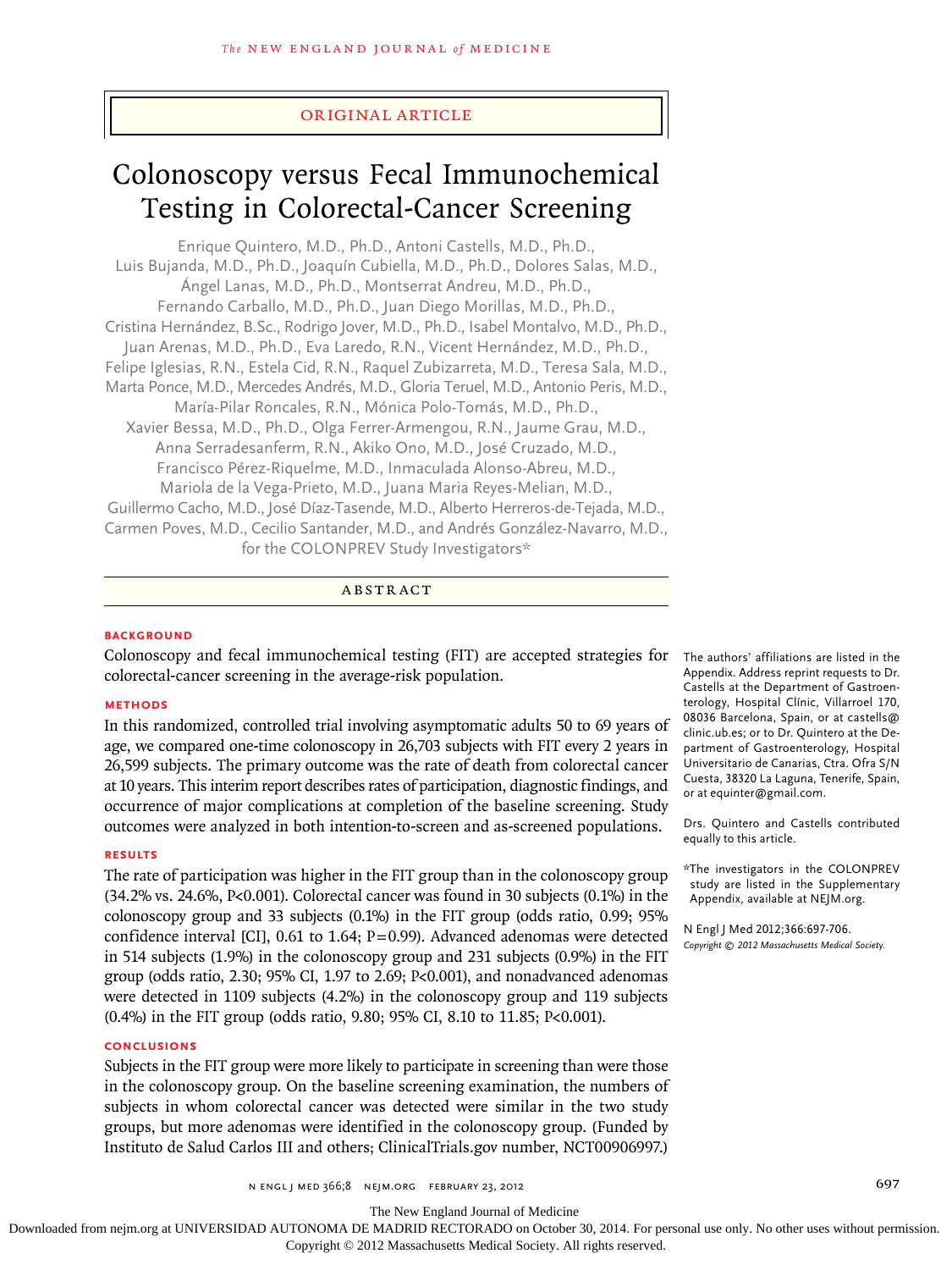COLORECTAL CANCER IS THE THIRD MOST<br>
common cancer worldwide and the second<br>
leading cause of cancer-related deaths.<sup>1</sup><br>
Several studies have shown that colorectal-cancer common cancer worldwide and the second leading cause of cancer-related deaths.<sup>1</sup> screening is effective<sup>2-5</sup> and cost-effective<sup>6</sup> in the average-risk population.

Recommended strategies for colorectal-cancer screening fall into two broad categories: stool tests (occult blood and exfoliated DNA tests) and structural examinations (flexible sigmoidoscopy, colonoscopy, and computed tomographic colonography). Stool tests primarily detect cancer, and structural examinations detect both cancer and premalignant lesions.2 Stool tests for occult blood (guaiac testing and fecal immunochemical testing [FIT]) are predominantly used in Europe and Australia, whereas colonoscopy is the predominant screening method in the United States.

Colonoscopy is considered the most accurate test for early detection and prevention of colorectal cancer. Although data from randomized studies evaluating the effect of colonoscopy on the rate of death from colorectal cancer are lacking, the procedure is recommended as a first-line screening test on the basis of indirect data and observational studies. Population-based case–control studies have suggested that colonoscopy markedly reduces the risk of colorectal cancer<sup>7,8</sup> and death.<sup>9</sup> Recent evidence suggests that patients with no abnormalities on a previous colonoscopy have a markedly reduced risk of colorectal cancer.8,10,11 In a cohort of average-risk subjects, the use of screening colonoscopy was associated with a reduction in the incidence of colorectal cancer of 67% and a reduction in the rate of death of 65%.12 Cohort studies involving patients with adenomas have suggested that polypectomy can prevent approximately 80% of colorectal cancers.13,14

Comparative studies have shown that the semiquantitative FIT is more accurate than the guaiac test for the detection of colorectal cancer and advanced adenomas.<sup>15-19</sup> and this new test is now recommended as the first-choice fecal occult blood test in colorectal-cancer screening. Although FIT is less effective for neoplastic detection than colonoscopy or sigmoidoscopy, evidence suggests that it may be better accepted,<sup>20,21</sup> and higher acceptance may counteract its lower detection capacity. It has been suggested that FIT may be more effective and less costly than other screening strategies. We conducted a randomized, controlled trial to compare semiquantitative FIT with colonoscopy. We hypothesized that FIT screening every 2 years would be noninferior to one-time colonoscopy with respect to a reduction in mortality related to colorectal cancer among average-risk subjects. This interim report describes rates of participation, diagnostic findings, and the occurrence of major complications at the completion of the baseline screening.

## METHODS

## **Study Design**

We conducted this randomized, controlled, noninferiority trial in eight Spanish regions (Aragón, Basque Country, Canarias, Catalonia, Galicia, Madrid, Murcia, and Valencia) with the participation of 15 tertiary care hospitals. The study was designed to assess the efficacy of one-time colonoscopy and biennial FIT for reducing the rate of death from colorectal cancer at 10 years (primary trial outcome). The study started in November 2008 with an informative nationwide campaign.<sup>22</sup> The recruitment period was initiated in June 2009, and the first round finished in June 2011. Ten-year follow-up will be completed in 2021.

The study protocol (available with the full text of this article at NEJM.org) was approved by the ethics committee at each hospital, and all subjects provided written informed consent.

## **Study Population**

Asymptomatic men and women between the ages of 50 and 69 years were eligible for enrollment. Exclusion criteria, which were ascertained after randomization by means of a questionnaire at the local screening office, included a personal history of colorectal cancer, adenoma, or inflammatory bowel disease; a family history of hereditary or familial colorectal cancer (i.e., ≥2 first-degree relatives with colorectal cancer or 1 in whom the disease was diagnosed before the age of 60 years)<sup>23,24</sup>; a severe coexisting illness; and previous colectomy. Subjects were also temporarily excluded if they had undergone fecal occult blood testing in the previous 2 years or sigmoidoscopy or colonoscopy within the previous 5 years or if they had symptoms requiring additional workup. The subjects with previous screening tests became eligible when sufficient time had elapsed since the tests,<sup>2</sup> and those with symptoms became eligible if the results of the clinical workup were negative.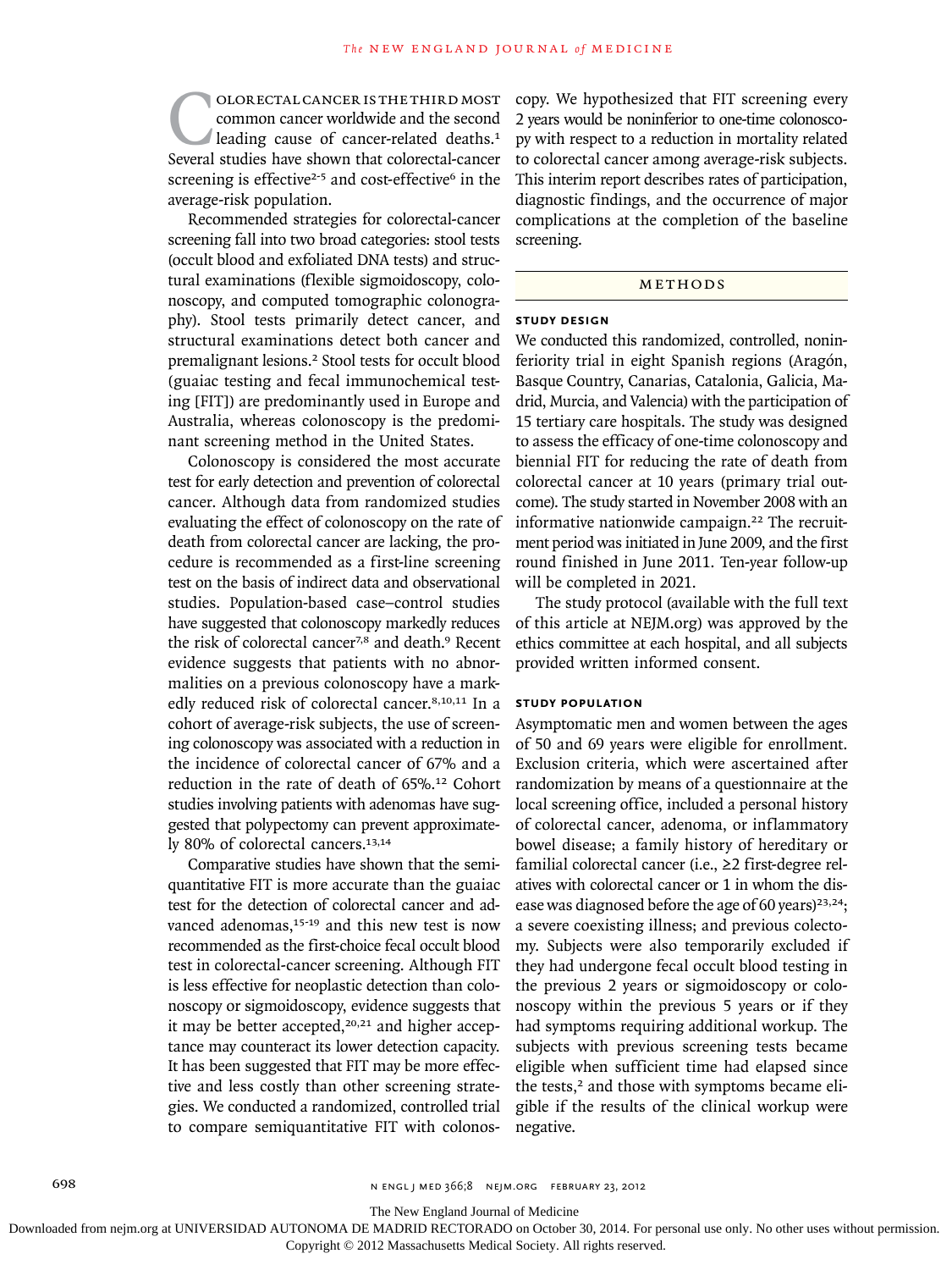## **Randomization**

Subjects were identified through each Community Health Registry, sorted according to household, and stratified according to age (in 5-year age groups) and sex. Households were randomly assigned in a 1:1 ratio to undergo either one-time colonoscopy or biennial FIT. Randomization was performed before invitation with the use of a computer-generated allocation algorithm on the basis of a randomizedblocks method. Subjects were sent a preinvitation letter containing information on colorectal-cancer screening and the rationale for the study. Two weeks later, an invitation letter was sent indicating the subject's study-group assignment. Two additional, reminder letters were mailed 3 and 6 months after the invitation to subjects who did not respond to the first mailed invitation. Subjects who agreed to participate in the study received an appointment at the local screening office, where they completed the questionnaire. The study design allowed for crossover between the two study groups.

#### **Study Interventions**

Among patients undergoing colonoscopy, bowel cleansing and sedation were performed as described previously.25 All colonoscopies were performed by experienced endoscopists (those who had performed >200 colonoscopies per year).<sup>26</sup> Polyps were categorized as non-neoplastic or neoplastic. Adenomas measuring 10 mm or more in diameter, with villous architecture, high-grade dysplasia, or intramucosal carcinoma, were classified as advanced adenomas. Invasive cancer was considered to be present when malignant cells were observed beyond the muscularis mucosae. Advanced neoplasm was defined as advanced adenoma or invasive cancer. Tumor staging, performed according to the classification system of the American Joint Committee on Cancer,<sup>27</sup> was based on the most advanced lesion.

The FIT strategy consisted of analysis of a single stool sample with the use of the automated semiquantitative OC-Sensor (Eiken Chemical) without specific restrictions on diet or medication use. Samples were processed as described previously<sup>28</sup> at each regional hospital. Subjects who were found to have a hemoglobin level of 75 ng per milliliter or more were invited to undergo colonoscopy.

Details regarding quality indicators for colonoscopy are provided in the study protocol and in Table 1 in the Supplementary Appendix, available at NEJM.org.

## **Study Oversight**

Palex Medical and Biogen Diagnóstica donated supplies and automated fecal occult-blood analyzers used for FIT but provided no other support for the study. The companies were not involved in the design of the study, in the analysis or interpretation of the data, or in the preparation of the manuscript.

## **Statistical Analysis**

This study was based on the assumption that screening average-risk subjects by means of biennial FIT would not be inferior to one-time colonoscopy with respect to the rate of death from colorectal cancer at 10 years. The calculations were based on an overall compliance rate of 30% and a crude 10-year rate of death from colorectal cancer of 6.96%.29 Therefore, assuming a crude 10-year rate of death from colorectal cancer of 1.74% among subjects undergoing colonoscopy (a 75% reduction) and of 3.41% among those screened by means of FIT (a 51% reduction) and accepting a noninferiority condition if the absolute difference was below 1.6 percentage points, we determined that a sample of 55,498 subjects (27,749 in each study group) would provide a power of 80%. A P value of less than 0.025 was considered to indicate statistical significance with the use of a one-sided test of proportions.<sup>30</sup>

We assessed study outcomes in both intentionto-screen and as-screened analyses. In the latter analysis, the detection rate was calculated as the number of subjects with true positive results divided by the number of subjects who actually underwent testing. The diagnostic yield was the number of subjects with true positive results divided by the number of eligible subjects in the intention-to-screen analysis. Subjects were excluded from the intention-to-screen analysis if they attended the screening office visit and met one or more exclusion criteria. Subjects who did not attend the screening office visit and thus did not provide information about exclusion criteria were classified as eligible and were included in the intention-to-screen analysis. Definitions of other outcomes are provided in the study protocol. Between-group differences in rates of participation, diagnostic yield, detection, and complications were established by logistic-regression analysis, with adjustment for age, sex, and participating center, and are reported as odds ratios with 95% confidence intervals. All analyses were performed with the use of SPSS statistical software, version 15.0.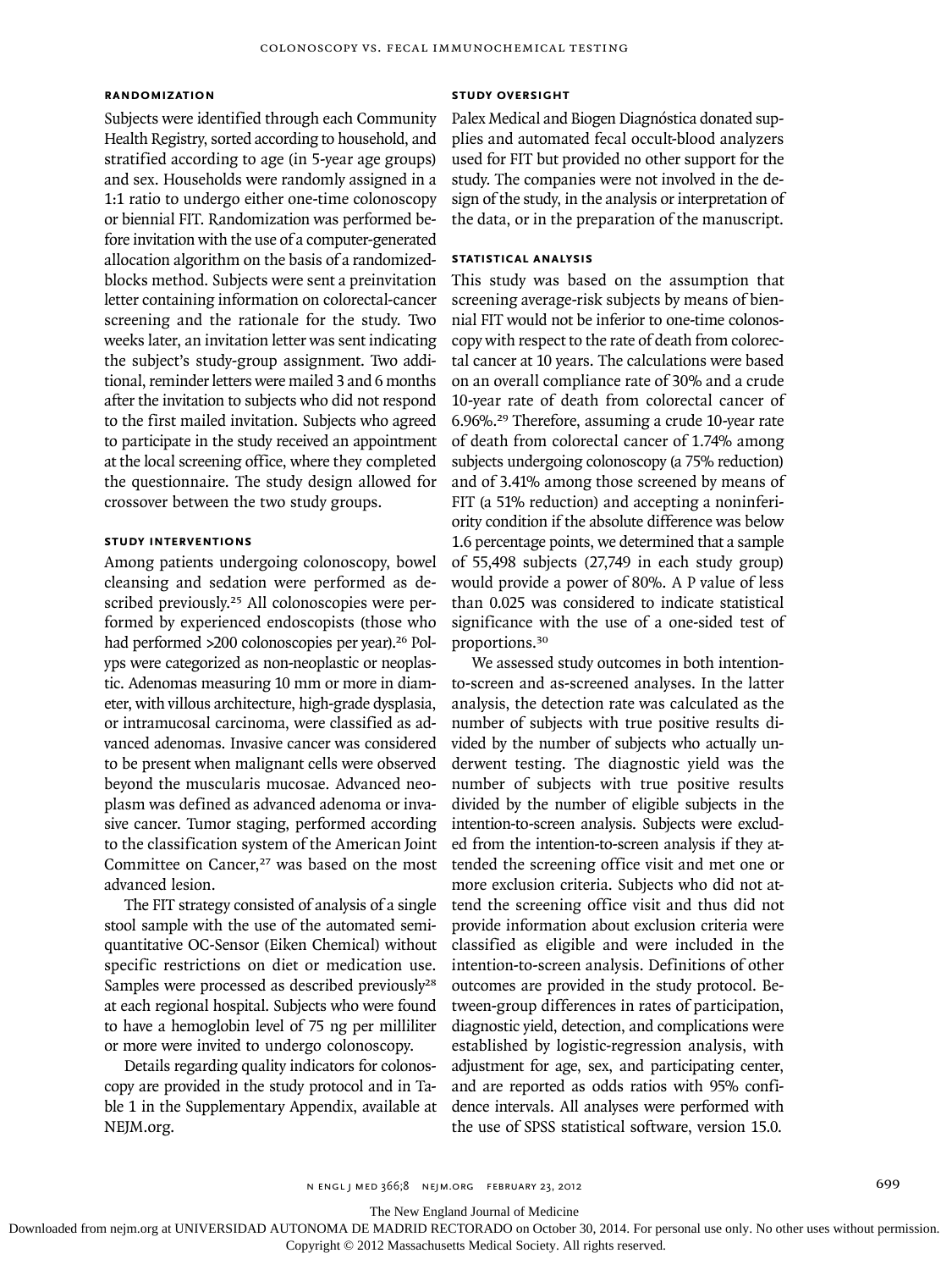# **RESULTS**

#### **Study Population**

Overall, 57,404 subjects were randomly assigned to undergo either colonoscopy or FIT. Of these subjects, 1970 could not be contacted and 2132 were excluded either permanently (1.7% in the colonoscopy group and  $1.3\%$  in the FIT group, P=0.20) or temporarily (2.2% in the colonoscopy group and 2.2% in the FIT group,  $P=0.11$ ) (Fig. 1). The eligible population consisted of 26,703 subjects in the colonoscopy group and 26,599 in the FIT group. The two groups were almost identical regarding both mean (±SD) age (59.2±5.5 years in the colonoscopy group and  $59.3\pm5.6$  years in the FIT group,  $P=0.35$ ) and the proportion of subjects who were women (53.5% in the colonoscopy group and 54.3% in the FIT group,  $P=0.25$ ).

## **Participation**

Among subjects who were assigned to undergo colonoscopy, 5649 subjects accepted the proposed strategy, whereas 1706 requested to be screened by means of FIT (Fig. 1). Of the 5649 subjects who agreed to undergo colonoscopy, 4953 actually did so, and 1628 underwent FIT, for a participation rate of 24.6%, according to the intention-to-screen analysis (average age, 59.1±5.5 years; proportion of subjects who were women, 53.4%). Among subjects who were assigned to undergo FIT, 9353 subjects accepted the proposed strategy, whereas 117 asked to be screened by colonoscopy. A total of 8983 subjects underwent FIT, and 106 underwent colonoscopy, for an overall participation rate of 34.2% (average age, 59.3±5.6 years; proportion of subjects who were women, 54.4%). Therefore, there were differences between study groups regarding both the rate of participation (odds ratio in the colonoscopy group, 0.63; 95% confidence interval [CI], 0.60 to 0.65; P<0.001) and the crossover rate (odds ratio, 16.8; 95% CI, 13.9 to 20.2; P<0.001).

## **Diagnostic Yield**

In the intention-to-screen analysis, colorectal cancer was detected in 30 subjects (0.1%) in the colonoscopy group and in 33 subjects (0.1%) in the FIT group (odds ratio in the colonoscopy group, 0.99; 95% CI, 0.61 to 1.64; P=0.99) (Table 1). Advanced adenomas were found in 514 subjects (1.9%) in the colonoscopy group and in 231 subjects (0.9%) in the FIT group (odds ratio, 2.30; 95% CI, 1.97 to

2.69; P<0.001). Nonadvanced adenomas were found in 1109 subjects (4.2%) in the colonoscopy group and in 119 subjects (0.4%) in the FIT group (odds ratio, 9.80; 95% CI, 8.10 to 11.85; P<0.001).

When the diagnostic yield was analyzed according to the location of lesions, no significant between-group difference was found for either proximal or distal colorectal cancer (Table 2). However, colonoscopy performed significantly better than FIT in the diagnosis of advanced and nonadvanced adenomas that were either proximal or distal to the splenic flexure. The superior diagnostic yield of colonoscopy for advanced adenomas was most evident for lesions in the proximal colon (Table 2).

## **Detection Rate**

On the basis of the screening that was actually performed, 5059 subjects underwent colonoscopy and 10,611 underwent FIT (Fig. 1). Among subjects who were screened by means of FIT, 767 (7.2%) tested positive, and 663 of these subjects (86.4%) underwent colonoscopy. Among subjects who were screened by means of colonoscopy, 27 (0.5%) were found to have colorectal cancer, as compared with 36 subjects (0.3%) who were screened by means of FIT (odds ratio, 1.56; 95% CI, 0.93 to 2.56;  $P = 0.09$ ) (Table 3).

Tumor staging was similar in the two groups. In the FIT group, 24 tumors were stage I, 6 were stage II, and 6 were stage III. In the colonoscopy group, 19 tumors were stage I, 6 were stage II, and 2 were stage III ( $P=0.52$ ). Colonoscopy was superior to FIT in the rates of detection of advanced adenomas (odds ratio, 4.32; 95% CI, 3.69 to 5.07; P<0.001) and nonadvanced adenomas (odds ratio, 25.98; 95% CI, 21.27 to 31.74; P<0.001) (Table 3).

No significant difference was observed in the rate of detection of colorectal cancer when subjects were stratified according to tumor location (Table 2 in the Supplementary Appendix). However, colonoscopy performed better than FIT with respect to detection rates for advanced and nonadvanced adenomas in both the proximal and distal colon.

## **Analysis of Resources**

The numbers of subjects who needed to be screened to find one colorectal cancer were 191 in the colonoscopy group and 281 in the FIT group, and the numbers who needed to be screened to find any advanced neoplasm were 10 and 36, respectively (Table 3 in the Supplementary Appendix). However,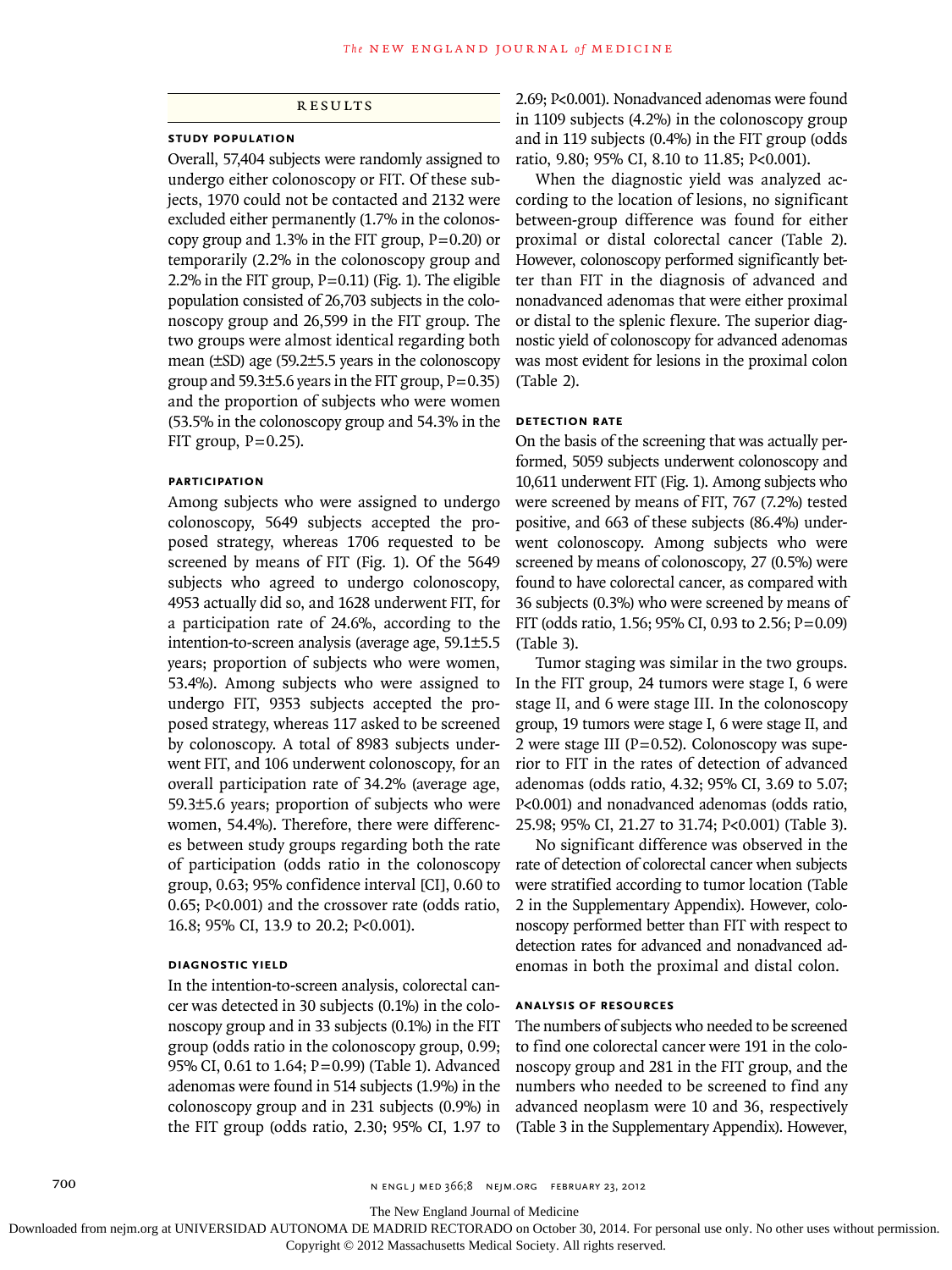

## **Figure 1. Enrollment and Outcomes.**

A total of 1970 subjects were not contacted after being randomly assigned to undergo either colonoscopy or fecal immunochemical testing (FIT) because they had died or had an inaccurate mailing address, which resulted in the return of the invitation letters. Criteria for permanent exclusion were a personal history of inflammatory bowel disease, colorectal polyps, or colorectal cancer (CRC) and a family history of CRC or polyposis syndromes. Temporary exclusion criteria were the presence of symptoms suggestive of colorectal disease and occult blood testing within the previous 2 years or sigmoidoscopy or colonoscopy within the previous 5 years. The subjects with previous screening tests became eligible when sufficient time had elapsed since the tests, and those with symptoms became eligible if the results of the clinical workup were negative.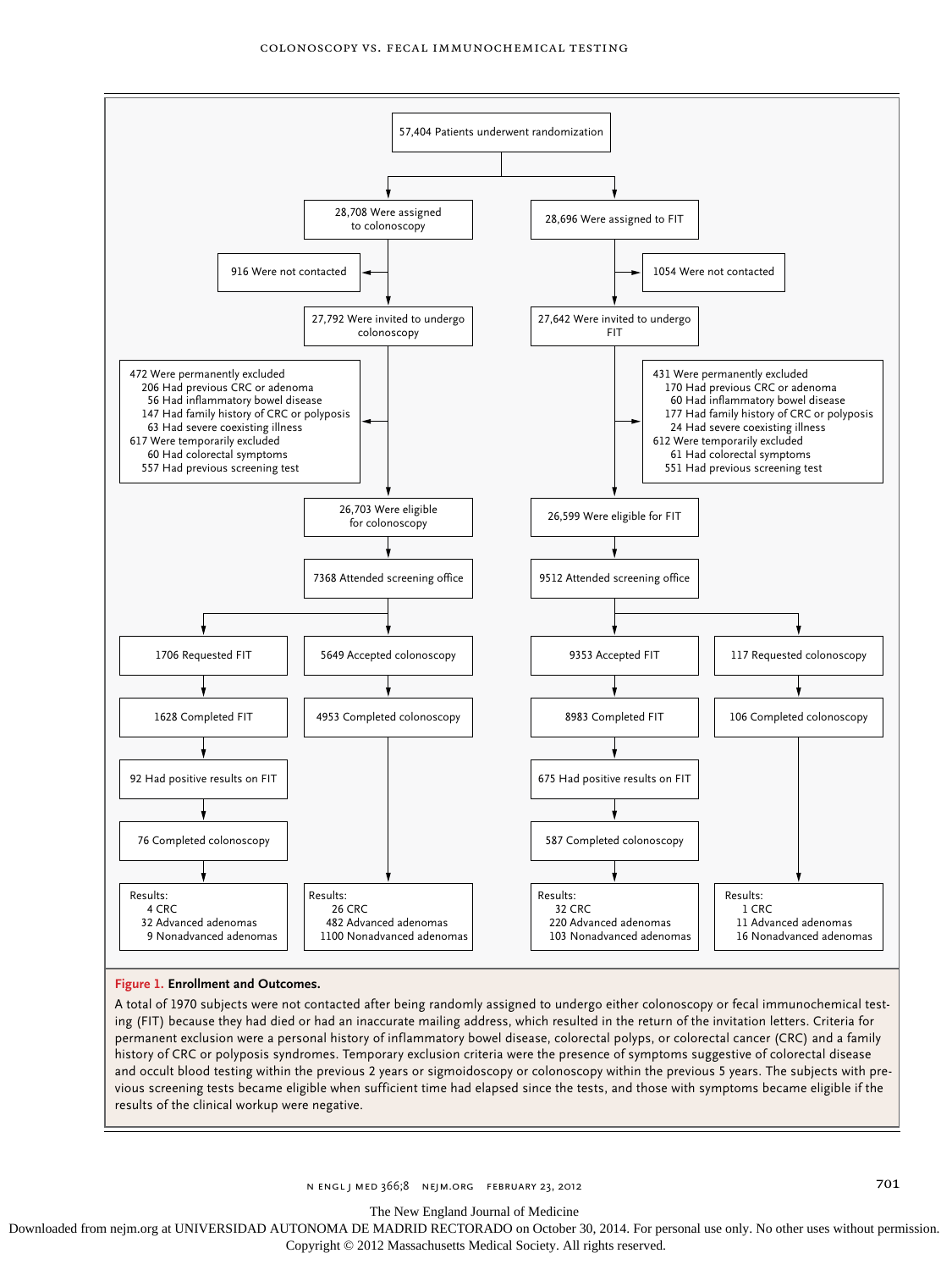**Table 1. Diagnostic Yield of Colonoscopy and Fecal Immunochemical Testing (FIT), According to the Intention-to-Screen Analysis.\***

| .                        |                               |      |                               |      |                                |         |
|--------------------------|-------------------------------|------|-------------------------------|------|--------------------------------|---------|
| <b>Colorectal Lesion</b> | Colonoscopy<br>$(N = 26,703)$ |      | <b>FIT</b><br>$(N = 26, 599)$ |      | <b>Odds Ratio</b><br>(95% CI)† | P Value |
|                          | Subjects                      | Rate | Subjects                      | Rate |                                |         |
|                          | no.                           | %    | no.                           | %    |                                |         |
| Cancer                   | 30                            | 0.1  | 33                            | 0.1  | $0.99(0.61 - 1.64)$            | 0.99    |
| Advanced adenomat        | 514                           | 1.9  | 231                           | 0.9  | $2.30(1.97 - 2.69)$            | < 0.001 |
| Advanced neoplasia       | 544                           | 2.0  | 264                           | 1.0  | $2.14(1.85 - 2.49)$            | < 0.001 |
| Nonadvanced adenoma      | 1109                          | 4.2  | 119                           | 0.4  | $9.80(8.10 - 11.85)$           | < 0.001 |
| Any neoplasia            | 1653                          | 6.2  | 383                           | 1.4  | $4.67(4.17 - 5.24)$            | < 0.001 |

\* The diagnostic yield was calculated as the number of subjects with true positive results divided by the number of subjects who were eligible to undergo testing. Subjects were classified according to the most advanced lesion.

† Odds ratios were adjusted for age, sex, and participating center. CI denotes confidence interval.

‡ Advanced adenoma was defined as an adenoma measuring 10 mm or more in diameter, with villous architecture (>25%), high-grade dysplasia, or intramucosal carcinoma.

§ Advanced neoplasia was defined as advanced adenoma or cancer**.**

the numbers of subjects who needed to undergo colonoscopy to find one colorectal cancer were 191 in the colonoscopy group and 18 in the FIT group; to find any advanced neoplasm, the numbers were 10 and 2, respectively (Table 3 in the Supplementary Appendix).

## **Complications**

Major complications occurred in 24 subjects (0.5%) in the colonoscopy group (12 subjects with bleeding, 10 subjects with hypotension or bradycardia, 1 subject with perforation, and 1 subject with desaturation) and in 10 subjects (0.1%) in the FIT group (8 subjects with bleeding and 2 subjects with hypotension or bradycardia, all of whom required colonoscopy because of a positive result on FIT). Accordingly, the complication rate was higher in the colonoscopy group than in the FIT group (odds ratio, 4.81; 95% CI, 2.26 to 10.20; P<0.001).

## Discussion

In this trial, participation rates were low in both groups of subjects who were invited to undergo colorectal-cancer screening, but subjects in the FIT group were more likely to agree to participate than those in the colonoscopy group. The number of patients in whom colorectal cancer was detected was similar in the two study groups, but more patients with adenomas were identified in the colonoscopy group. Since the primary outcome of this trial is the reduction in the rate of death from colorectal cancer at 10 years, the relative benefits and risks of the two strategies will be assessed at the end of the trial.

Our study has a number of strengths. We used a randomized design to compare a sensitive, semiquantitative FIT with colonoscopy. The study design accepts crossover between groups and includes intention-to-screen and as-screened analyses.9 Our analyses incorporated stratification of results according to the location of detected lesions, thus allowing assessment of differences in procedure performance in both the proximal and distal colon, a critical issue that has become controversial in recent years.<sup>31</sup>

However, the study also has a number of limitations. First, the generalizability of the study findings is limited because participation in each screening strategy, a critical aspect with a direct effect on the diagnostic yield, depends on several factors and varies geographically. To overcome this limitation, we also evaluated the rate of detection of the screening procedure that was actually performed in order to establish the intrinsic efficacy of both strategies. Second, although recruitment was encouraged, the rate of participation was lower than expected according to European population-based screening programs<sup>5</sup> and American colonoscopy-based strategies.31 However, it is important to note that our participation rate did not differ from the corresponding rates in other trials that were performed in a similar setting.19,21

The most relevant result of this interim analysis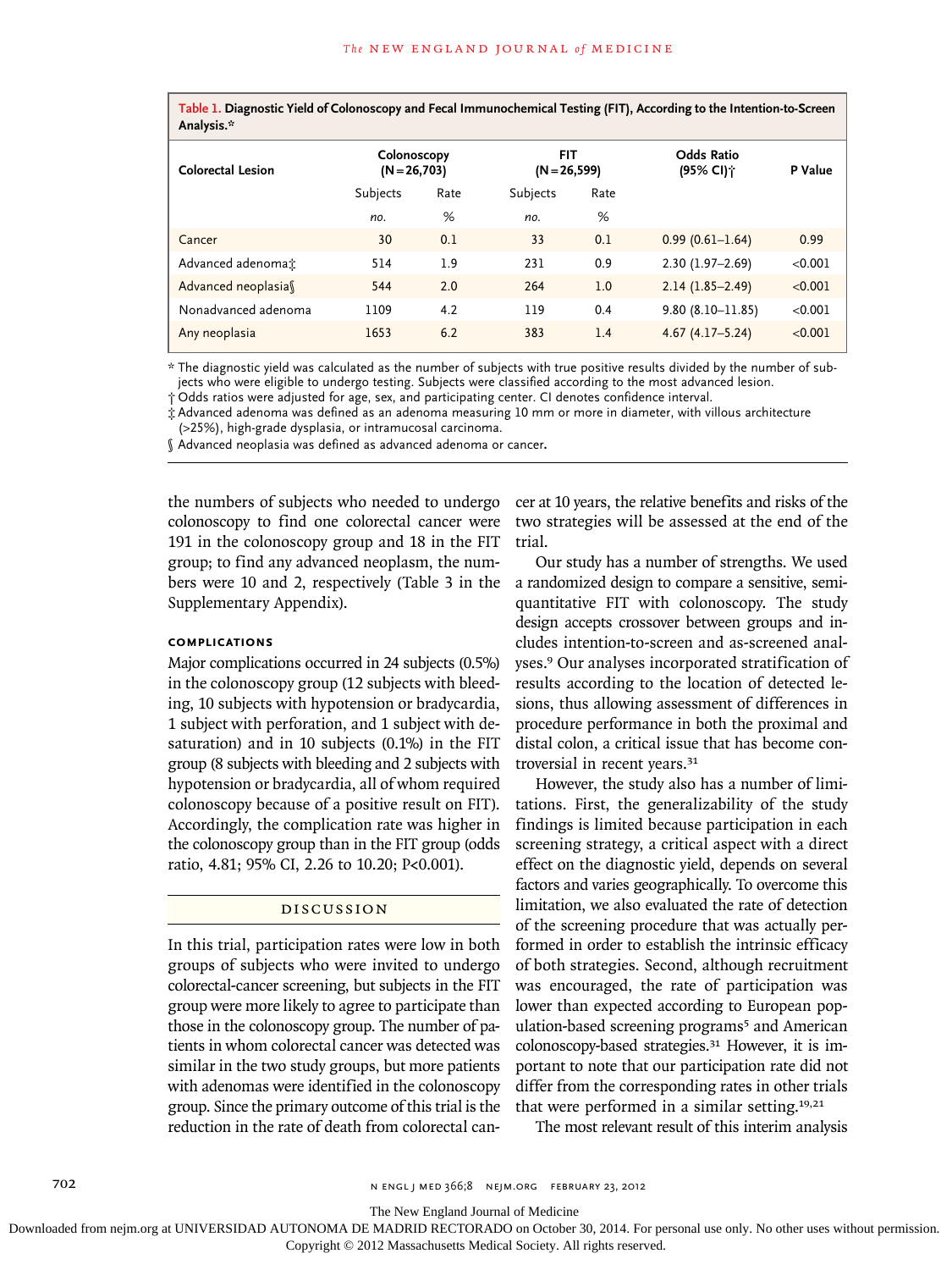**Table 2. Diagnostic Yield of Colonoscopy and Fecal Immunochemical Testing (FIT), According to the Intention-to-Screen Analysis and the Location of the Colorectal Lesion.\***

| <b>Colorectal Lesion</b> | Colonoscopy<br>$(N = 26,703)$ |       | <b>FIT</b><br>$(N = 26, 599)$ |       | <b>Odds Ratio</b><br>(95% CI) <sup>*</sup> | P Value |
|--------------------------|-------------------------------|-------|-------------------------------|-------|--------------------------------------------|---------|
|                          | Subjects                      | Rate  | Subjects                      | Rate  |                                            |         |
|                          | no.                           | %     | no.                           | %     |                                            |         |
| Cancer                   |                               |       |                               |       |                                            |         |
| Proximal                 | 6                             | < 0.1 | 11                            | < 0.1 | $0.56(0.21 - 1.53)$                        | 0.26    |
| <b>Distal</b>            | 25                            | 0.1   | 23                            | 0.1   | $1.22(0.69 - 2.16)$                        | 0.49    |
| Advanced adenomat        |                               |       |                               |       |                                            |         |
| Proximal                 | 199                           | 0.7   | 51                            | 0.2   | $4.06(2.98 - 5.53)$                        | < 0.001 |
| Distal                   | 365                           | 1.4   | 206                           | 0.8   | $1.82(1.53 - 2.16)$                        | < 0.001 |
| Advanced neoplasias      |                               |       |                               |       |                                            |         |
| Proximal                 | 205                           | 0.8   | 62                            | 0.2   | $3.44(2.58 - 4.57)$                        | < 0.001 |
| <b>Distal</b>            | 390                           | 1.5   | 229                           | 0.9   | $1.76(1.49-2.08)$                          | < 0.001 |
| Nonadvanced adenoma      |                               |       |                               |       |                                            |         |
| Proximal                 | 608                           | 2.3   | 62                            | 0.2   | $10.06$ (7.74-13.08)                       | < 0.001 |
| Distal                   | 677                           | 2.5   | 85                            | 0.3   | $8.21(6.55 - 10.29)$                       | < 0.001 |
| Any neoplasia            |                               |       |                               |       |                                            |         |
| Proximal                 | 813                           | 3.0   | 124                           | 0.5   | $6.84(5.65 - 8.27)$                        | < 0.001 |
| <b>Distal</b>            | 1067                          | 4.0   | 314                           | 1.2   | $3.58(3.15 - 4.07)$                        | < 0.001 |

\* The diagnostic yield was calculated as the number of subjects with true positive results divided by the number of subjects who were eligible to undergo testing. Subjects were classified according to the most advanced lesion that was proximal or distal to the splenic flexure. The total number of subjects with proximal and distal lesions may exceed the total number of subjects because subjects could have lesions in both locations.

† Odds ratios were adjusted for age, sex, and participating center.

‡ Advanced adenoma was defined as an adenoma measuring 10 mm or more in diameter, with villous architecture

(>25%), high-grade dysplasia, or intramucosal carcinoma.

§ Advanced neoplasia was defined as either advanced adenoma or cancer.

is that one-time screening with FIT was very similar to one-time colonoscopy with respect to the rate of detection of colorectal cancer, and there was no significant difference in the stage of tumors detected by the two strategies. Additional cases of colorectal cancer might be detected during ongoing biennial FIT screening, and this could lead to an increased rate of cancer detection and a decreased rate of death in this group. On the other hand, more tumors might have been prevented in the colonoscopy group owing to the larger number of adenomas detected and removed, in comparison with the FIT group.

The higher detection rate and diagnostic yield of colonoscopy with respect to premalignant lesions also warrant comment. First, since advanced adenomas are usually considered a surrogate marker for colorectal cancer,<sup>32,33</sup> the superiority of colonoscopy for detecting such lesions should be

considered a potential advantage of this strategy in terms of reducing not only the rate of death from colorectal cancer but also the incidence of disease.34 However, this effect was diminished in our study by the lower participation rate in the colonoscopy group than in the FIT group. Moreover, the first round of FIT screening detected about half the number of advanced adenomas that were detected by colonoscopy. The lower participation rate in the colonoscopy group and the recurrent nature of FIT screening may reduce the apparent advantage of colonoscopy. On the other hand, the remarkably high detection rate with colonoscopy for patients with nonadvanced adenomas is more difficult to interpret. Most of these lesions correspond to low-risk adenomas, with a natural history that is more unpredictable but unquestionably less prone to progression to colorectal cancer than the natural history of advanced adenoma.34,35 Indeed,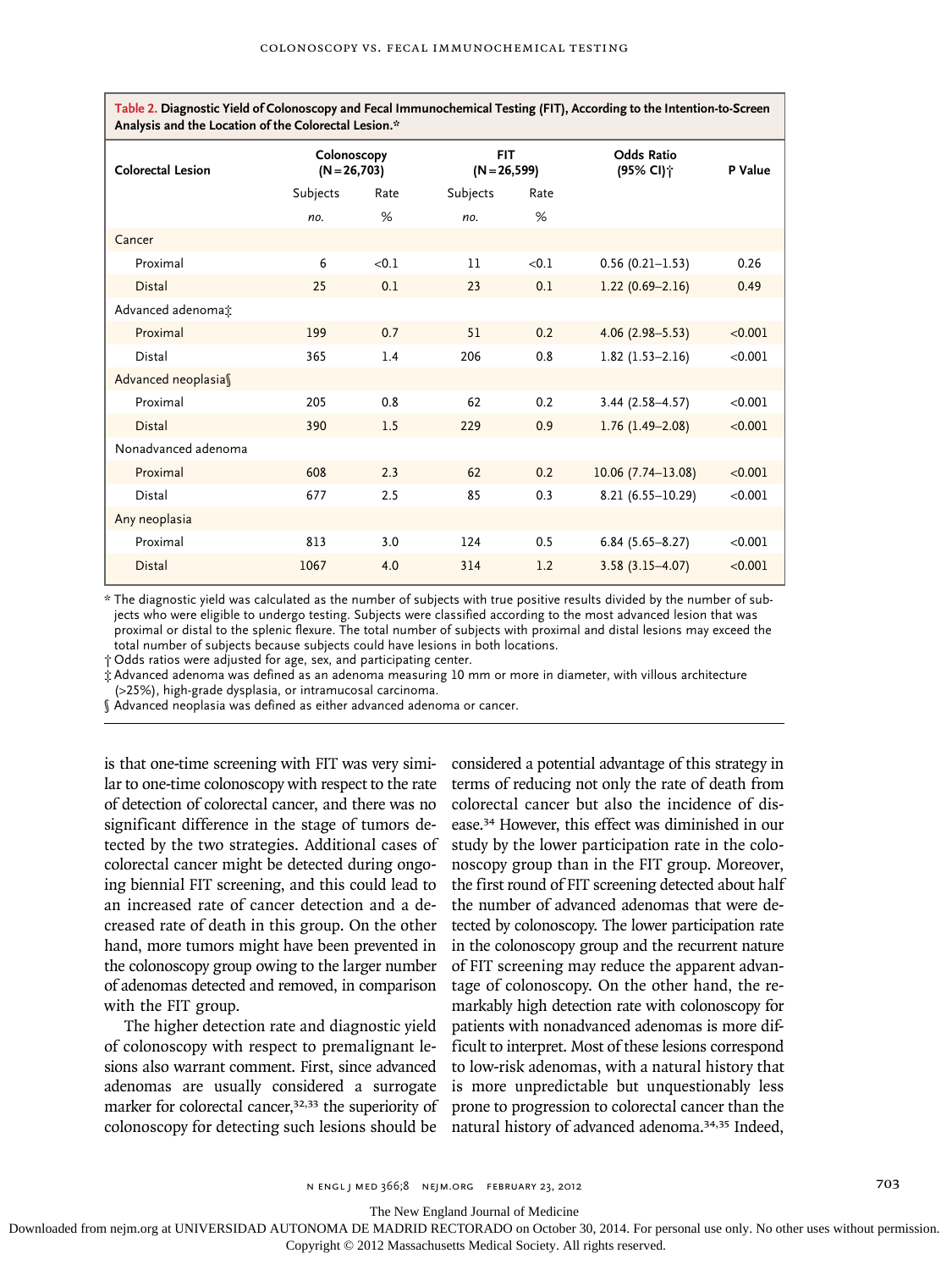**Table 3. Detection Rate for Colonoscopy and Fecal Immunochemical Testing (FIT), According to the As-Screened Analysis.\***

| .                        |                             |      |                                         |      |                                |         |
|--------------------------|-----------------------------|------|-----------------------------------------|------|--------------------------------|---------|
| <b>Colorectal Lesion</b> | Colonoscopy<br>$(N = 5059)$ |      | <b>FIT</b><br>$(N=10,507)$ <sup>*</sup> |      | <b>Odds Ratio</b><br>(95% CI): | P Value |
|                          | Subjects                    | Rate | Subjects                                | Rate |                                |         |
|                          | no.                         | %    | no.                                     | %    |                                |         |
| Cancer                   | 27                          | 0.5  | 36                                      | 0.3  | $1.56(0.93 - 2.56)$            | 0.09    |
| Advanced adenomas        | 493                         | 9.7  | 252                                     | 2.4  | $4.32(3.69 - 5.07)$            | < 0.001 |
| Advanced neoplasia       | 520                         | 10.3 | 288                                     | 2.7  | $4.01(3.45 - 4.67)$            | < 0.001 |
| Nonadvanced adenoma      | 1116                        | 22.1 | 112                                     | 1.1  | 25.98 (21.27-31.74)            | < 0.001 |
| Any neoplasia            | 1636                        | 32.3 | 400                                     | 3.8  | 12.28 (10.89-13.84)            | < 0.001 |

\* The detection rate is the comparison between the number of positive results and the number of subjects who actually underwent testing. Subjects were classified according to the most advanced lesion.

† A total of 104 subjects with positive results on FIT did not undergo colonoscopy.

‡ Odds ratios were adjusted according to age, sex, and participating center.

§ Advanced adenoma was defined as an adenoma measuring 10 mm or more in diameter, with villous architecture (>25%), high-grade dysplasia, or intramucosal carcinoma.

¶Advanced neoplasia was defined as advanced adenoma or cancer.

recent European guidelines for quality assurance in colorectal-cancer screening consider patients with only one or two small adenomas (<10 mm in diameter) to be at low risk and thus to be appropriate candidates for the same screening strategy that is recommended for patients without adenomas.<sup>36</sup> Accordingly, the lower rate of detection of these lesions among patients who underwent screening by means of FIT might be seen as an additional advantage of this strategy, since it would reduce the number of patients who would need to undergo colonoscopy, with consequent reductions in costs and colonoscopy-related complications. This issue will be assessed at the end of the trial.

An interesting aspect of our study is the differential performance of screening strategies according to the location of the neoplasm. This aspect of colorectal-cancer screening is controversial since it has been suggested that both colonoscopy and FIT are less effective for detecting lesions located in the proximal colon than in the distal colon.37 A case– control study showed that colonoscopy was strongly associated with a reduction in mortality from left-sided colorectal cancer but not from right-sided tumors.9 FIT seems to detect lesions that are mainly located distally to the splenic flexure.38 In this interim analysis, we observed no significant between-group difference in side-specific colorectal-cancer detection, but more advanced and nonadvanced adenomas in both the proximal and distal colon were detected in the colonoscopy group than in the FIT group. This difference was significantly higher for advanced adenomas in the proximal colon than in the distal colon. Precise explanations for these differential findings or how they may influence long-term results are unclear.

In summary, in this interim analysis, subjects in the FIT group were more likely to participate in colorectal-cancer screening than subjects in the colonoscopy group. On the baseline screening examination, the number of subjects in whom colorectal cancer was detected was similar in the two study groups, but more adenomas were detected in the colonoscopy group. The comparative effectiveness of FIT and colonoscopy for preventing death from colorectal cancer will be assessed at the completion of this 10-year trial.

Supported by grants from Asociación Española contra el Cáncer (Fundación Científica and Junta de Barcelona), Instituto de Salud Carlos III (PI08/90717), FEDER funds, and Agència de Gestió d'Ajuts Universitaris i de Recerca (2009SGR849). Centro de Investigación Biomédica en Red de Enfermedades Hepáticas y Digestivas (CIBERehd) is funded by Instituto de Salud Carlos III. In the Basque Country, the study received additional grants from Obra Social de Kutxa, Diputación Foral de Gipuzkoa (DFG 07/5), Departamento de Sanidad del Gobierno Vasco, EITB-Maratoia (BIO 07/ CA/19), and Acción Transversal contra el Cáncer del CIBERehd (2008). In Galicia, this work was supported by Dirección Xeral de Innovación e Xestión da Saúde Pública, Conselleria de Sanidade, and Xunta de Galicia. Eiken Chemical of Japan and its Spanish representatives, Palex Medical and Biogen Diagnóstica, donated supplies and automated analyzers used for FIT.

Disclosure forms provided by the authors are available with the full text of this article at NEJM.org.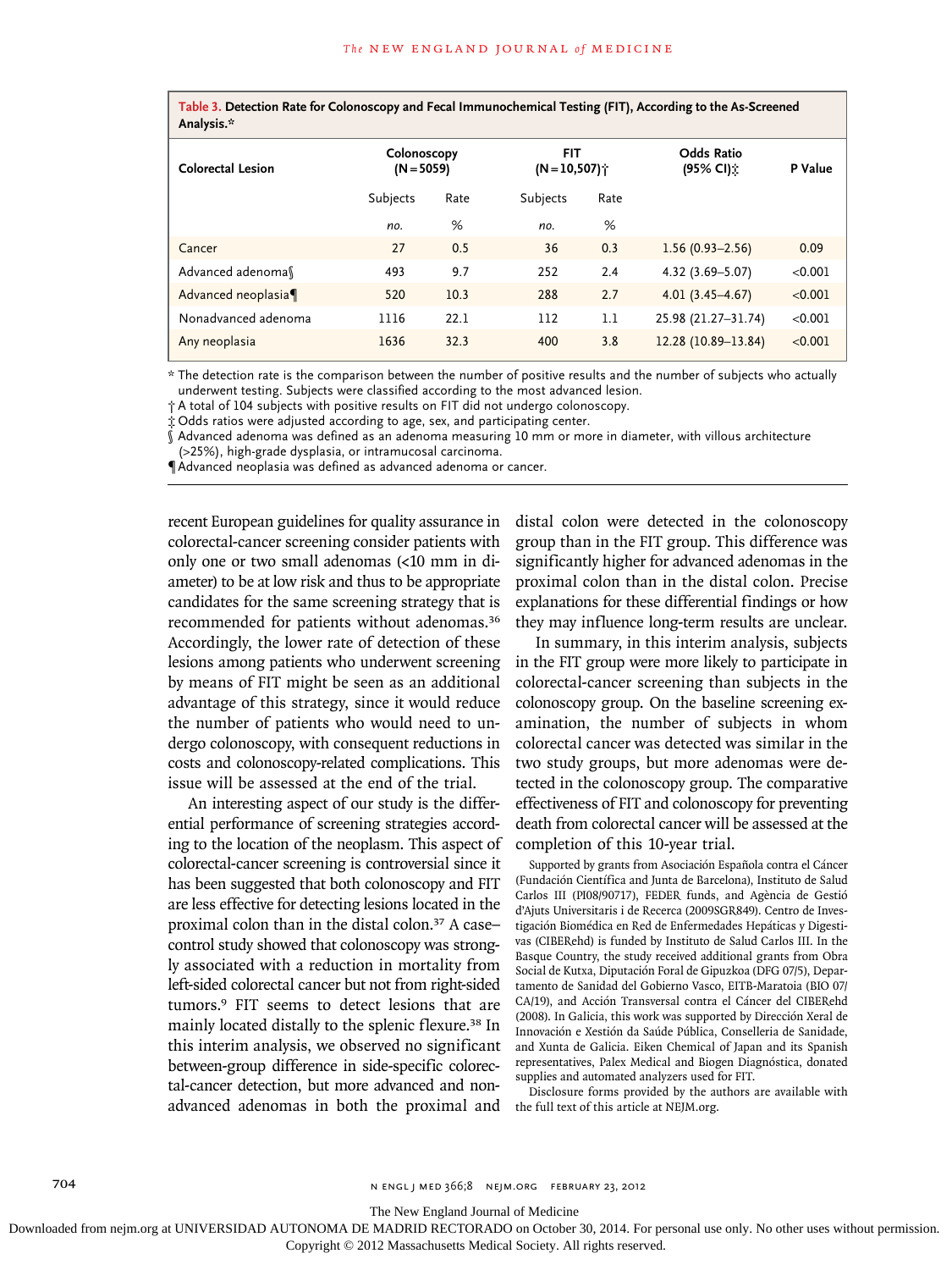#### **Appendix**

The authors' affiliations are as follows: the Department of Gastroenterology, Hospital Universitario de Canarias, Tenerife (E.Q., I.A.-A.); the Department of Gastroenterology, Hospital Clínic, Centro de Investigación Biomédica en Red de Enfermedades Hepáticas y Digestivas (CIBERehd), Institut d'Ivestigacions Biomediques August Pi i Sunyer (A.C.), the Department of Gastroenterology, Parc de Salut Mar, Institut Municipal d'Investigació Mèdica (IMIM), Pompeu Fabra University (M. Andreu, X.B., O.F.-A.), the Department of Epidemiology and Evaluation, Parc de Salut Mar, IMIM (C.H.), and Unitat d'Avaluació, Suport i Preventiva, Hospital Clínic (J.G., A.S.) — all in Barcelona; the Department of Gastroenterology, Donostia Hospital, CIBERehd, University of Basque Country (L.B.), the Department of Gastroenterology, Instituto Oncológico, Obra Social Kutxa (I.M.), and the Department of Gastroenterology, Policlinica Gipuzkoa, CIBERehd (J.A.) — all in San Sebastián; the Department of Gastroenterology, Complexo Hospitalario Universitario de Ourense, Ourense (J.C., E.C.); the Colorectal Cancer Screening Program, Dirección General de Salud Pública, Conselleria de Sanitat (D.S., T.S., M. Andres, G.T.), and the Department of Gastroenterology, Hospital Universitario La Fe (M.P.) — both in Valencia; the Department of Gastroenterology, University of Zaragoza, IIS Aragón, CIBERehd, Zaragoza (A.L., M.-P.R., M.P.-T.); Unidad de Gestión Clínica de Digestivo, Hospital Universitario Virgen de la Arrixaca (F.C., A.O.), the Colorectal Cancer Prevention Program of the Región de Murcia, Servicio Murciano de Salud (J.C.), and the Colorectal Cancer Prevention Program of the Región de Murcia, Dirección General de Salud Pública, Consejería de Sanidad y Política Social (F.P.-R.) — all in Murcia; the Department of Gastroenterology, Hospital Clínico San Carlos (J.D.M., C.P.), the Department of Gastroenterology, Hospital Fundación Alcorcón (G.C.), the Department of Gastroenterology, Hospital 12 de Octubre (J.D.-T.), the Department of Gastroenterology, Hospital de la Princesa, Instituto de Investigación Sanitaria Princesa (IP), and CIBERehd (C.S.), and the Regional Office for Oncology Coordination, Consejería de Sanidad (A.G.-N.) — all in Madrid; the Gastroenterology Unit, Hospital General Universitario de Alicante, Alicante (R.J.); the Department of Gastroenterology, Lasarte-Oria Health Center, Osakidetza-Basque Health Service, Guipúzcoa (E.L.); the Department of Gastroenterology, Complexo Hospitalario Universitario de Vigo, Vigo (V.H., F.I.); Dirección Xeral de Innovación e Xestión da Saúde Pública, Conselleria de Sanidade, Xunta de Galicia (R.Z.); the Department of Gastroenterology, Consorcio Hospitalario de Castellón, Castellón (A.P.); the Colorectal Cancer Screening Program of the Comunidad de Canarias, Servicio Canario de la Salud (M.V.-P., J.M.R.-M.); and the Department of Gastroenterology, Hospital Puerta de Hierro, Majadahonda (A.H.-T.) — all in Spain.

#### **References**

**1.** Ferlay J, Shin HR, Bray F, Forman D, Mathers C, Parkin DM. Estimates of worldwide burden of cancer in 2008: GLOBOCAN 2008. Int J Cancer 2010;127:2893-917.

**2.** Levin B, Lieberman DA, McFarland B, et al. Screening and surveillance for the early detection of colorectal cancer and adenomatous polyps, 2008: a joint guideline from the American Cancer Society, the US Multi-Society Task Force on Colorectal Cancer, and the American College of Radiology. Gastroenterology 2008;134:1570-95. **3.** Mandel JS, Church TR, Bond JH, et al. The effect of fecal occult-blood screening

on the incidence of colorectal cancer. N Engl J Med 2000;343:1603-7.

**4.** Hewitson P, Glasziou P, Watson E, Towler B, Irwig L. Cochrane systematic review of colorectal cancer screening using the fecal occult blood test (Hemoccult): an update. Am J Gastroenterol 2008; 103:1541-9.

**5.** Atkin WS, Edwards R, Kralj-Hans I, et al. Once-only flexible sigmoidoscopy screening in prevention of colorectal cancer: a multicentre randomised controlled trial. Lancet 2010;375:1624-33.

**6.** Heitman SJ, Hilsden RJ, Au F, Dowden S, Manns BJ. Colorectal cancer screening for average-risk North Americans: an economic evaluation. PLoS Med 2010;7(11): 1000370.

**7.** Brenner H, Chang-Claude J, Seiler CM, Rickert A, Hoffmeister M. Protection from colorectal cancer after colonoscopy: a population-based, case-control study. Ann Intern Med 2011;154:22-30.

**8.** Brenner H, Haug U, Arndt V, Stegmaier C, Altenhofen L, Hoffmeister M. Low risk of colorectal cancer and advanced ad-

enomas more than 10 years after negative colonoscopy. Gastroenterology 2010;138: 870-6.

**9.** Baxter NN, Goldwasser MA, Paszat LF, Saskin R, Urbach DR, Rabeneck L. Association of colonoscopy and death from colorectal cancer. Ann Intern Med 2009; 150:1-8.

**10.** Brenner H, Chang-Claude J, Seiler CM, Hoffmeister M. Long-term risk of colorectal cancer after negative colonoscopy. J Clin Oncol 2011;29:3761-7.

**11.** Imperiale TF, Glowinski EA, Lin-Cooper C, Larkin GN, Rogge JD, Ransohoff DF. Five-year risk of colorectal neoplasia after negative screening colonoscopy. N Engl J Med 2008;359:1218-24. [Erratum, N Engl J Med 2009;361:2004.]

**12.** Kahi CJ, Imperiale TF, Juliar BE, Rex DK. Effect of screening colonoscopy on colorectal cancer incidence and mortality. Clin Gastroenterol Hepatol 2009;7:770-5, quiz 711.

**13.** Citarda F, Tomaselli G, Capocaccia R, Barcherini S, Crespi M. Efficacy in standard clinical practice of colonoscopic polypectomy in reducing colorectal cancer incidence. Gut 2001;48:812-5.

**14.** Winawer SJ, Zauber AG, Ho MN, et al. Prevention of colorectal cancer by colonoscopic polypectomy. N Engl J Med 1993; 329:1977-81.

**15.** Dancourt V, Lejeune C, Lepage C, Gailliard MC, Meny B, Faivre J. Immunochemical faecal occult blood tests are superior to guaiac-based tests for the detection of colorectal neoplasms. Eur J Cancer 2008;44:2254-8.

**16.** Hol L, Wilschut JA, van Ballegooijen M, et al. Screening for colorectal cancer:

random comparison of guaiac and immunochemical faecal occult blood testing at different cut-off levels. Br J Cancer 2009; 100:1103-10.

**17.** Parra-Blanco A, Gimeno-García AZ, Quintero E, et al. Diagnostic accuracy of immunochemical versus guaiac faecal occult blood tests for colorectal cancer screening. J Gastroenterol 2010;45:703-12. **18.** van Rossum LG, van Rijn AF, Laheij RJ, et al. Random comparison of guaiac and immunochemical fecal occult blood tests for colorectal cancer in a screening population. Gastroenterology 2008;135: 82-90.

**19.** Levi Z, Birkenfeld S, Vilkin A, et al. A higher detection rate for colorectal cancer and advanced adenomatous polyp for screening with immunochemical fecal occult blood test than guaiac fecal occult blood test, despite lower compliance rate: a prospective, controlled, feasibility study. Int J Cancer 2011;128:2415-24.

**20.** Hol L, van Leerdam ME, van Ballegooijen M, et al. Screening for colorectal cancer: randomised trial comparing guaiacbased and immunochemical faecal occult blood testing and flexible sigmoidoscopy. Gut 2010;59:62-8.

**21.** Segnan N, Senore C, Andreoni B, et al. Comparing attendance and detection rate of colonoscopy with sigmoidoscopy and FIT for colorectal cancer screening. Gastroenterology 2007;132:2304-12.

**22.** Andreu García M, Marzo M, Mascort J, et al. Prevention of colorectal cancer. Gastroenterol Hepatol 2009;32:137-9. (In Spanish.)

**23.** Castells A, Castellví-Bel S, Balaguer F. Concepts in familial colorectal cancer: